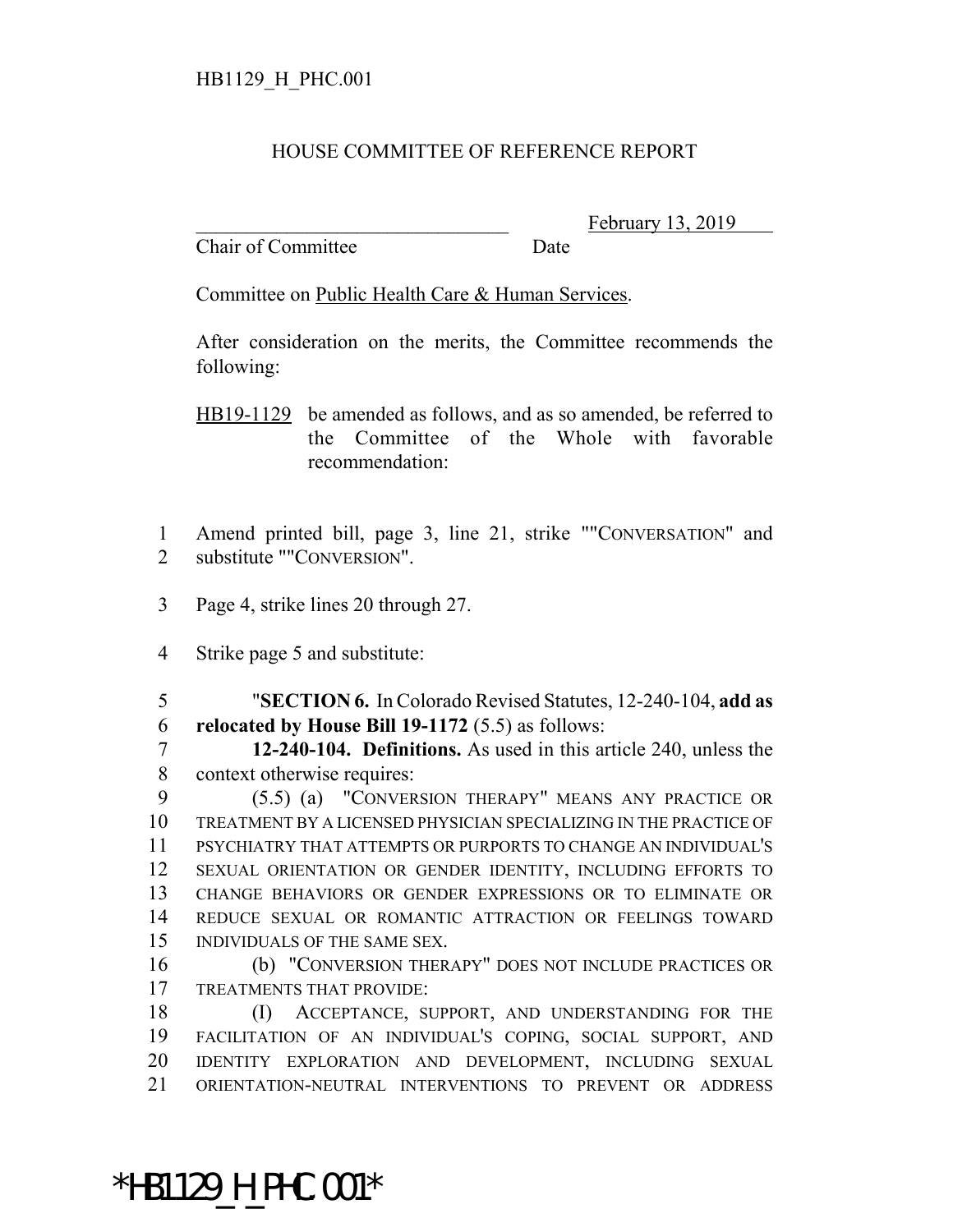UNLAWFUL CONDUCT OR UNSAFE SEXUAL PRACTICES, AS LONG AS THE COUNSELING DOES NOT SEEK TO CHANGE SEXUAL ORIENTATION OR GENDER IDENTITY; OR

- (II) ASSISTANCE TO A PERSON UNDERGOING GENDER TRANSITION.
- **SECTION 7.** In Colorado Revised Statutes, 12-240-121, **add as relocated by House Bill 19-1172** (1)(ee) as follows:

 **12-240-121. Unprofessional conduct - definitions.** (1) "Unprofessional conduct" as used in this article 240 means:

 (ee) ENGAGING IN CONVERSION THERAPY WITH A PATIENT WHO IS UNDER EIGHTEEN YEARS OF AGE.

 **SECTION 8.** In Colorado Revised Statutes, 12-245-202, **add as relocated by House Bill 19-1172** (3.5) as follows:

 **12-245-202. Definitions.** As used in this article 245, unless the context otherwise requires:

 (3.5) (a) "CONVERSION THERAPY" MEANS ANY PRACTICE OR TREATMENT BY A LICENSEE, REGISTRANT, OR CERTIFICATE HOLDER THAT ATTEMPTS OR PURPORTS TO CHANGE AN INDIVIDUAL'S SEXUAL ORIENTATION OR GENDER IDENTITY, INCLUDING EFFORTS TO CHANGE BEHAVIORS OR GENDER EXPRESSIONS OR TO ELIMINATE OR REDUCE SEXUAL OR ROMANTIC ATTRACTION OR FEELINGS TOWARD INDIVIDUALS 21 OF THE SAME SEX.

22 (b) "CONVERSION THERAPY" DOES NOT INCLUDE PRACTICES OR TREATMENTS THAT PROVIDE:

24 (I) ACCEPTANCE, SUPPORT, AND UNDERSTANDING FOR THE FACILITATION OF AN INDIVIDUAL'S COPING, SOCIAL SUPPORT, AND IDENTITY EXPLORATION AND DEVELOPMENT, INCLUDING SEXUAL ORIENTATION-NEUTRAL INTERVENTIONS TO PREVENT OR ADDRESS UNLAWFUL CONDUCT OR UNSAFE SEXUAL PRACTICES, AS LONG AS THE COUNSELING DOES NOT SEEK TO CHANGE SEXUAL ORIENTATION OR GENDER IDENTITY; OR

(II) ASSISTANCE TO A PERSON UNDERGOING GENDER TRANSITION.

 **SECTION 9.** In Colorado Revised Statutes, 12-245-224, **add as relocated by House Bill 19-1172** (1)(t)(V) as follows:

 **12-245-224. Prohibited activities - related provisions.** (1) A person licensed, registered, or certified under this article 245 violates this article 245 if the person:

(t) Has engaged in any of the following activities and practices:

 (V) CONVERSION THERAPY WITH A CLIENT WHO IS UNDER EIGHTEEN YEARS OF AGE.

 **SECTION 10. Act subject to petition - effective date.** (1) Except as otherwise provided in subsection (2) of this section, this act

\*HB1129 H PHC.001\*  $-2$ -